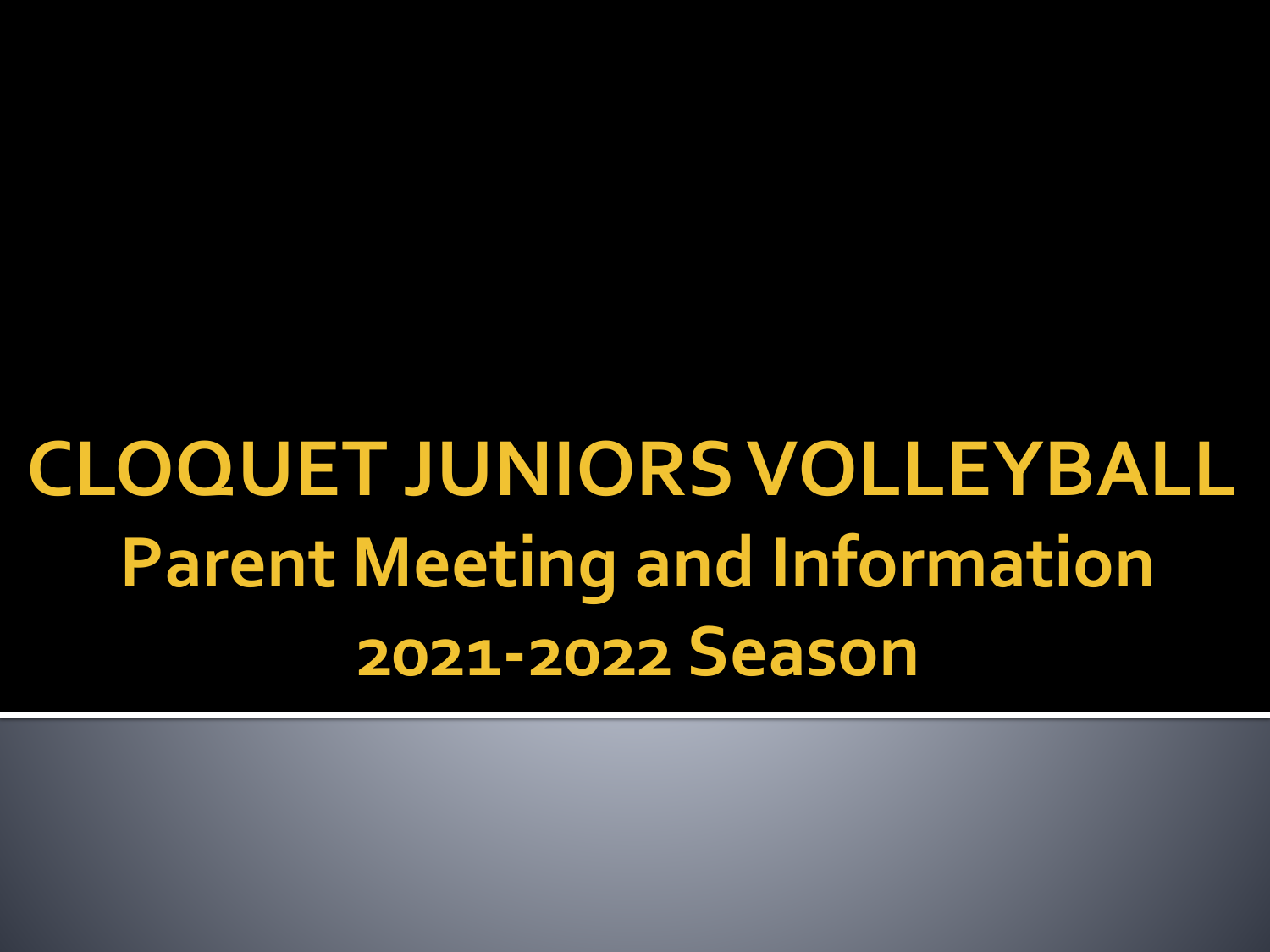### **Mission Statement/Purpose**

- The purpose of the Cloquet Juniors Volleyball program is to create a competitive and fun volleyball experience which will help strengthen the Cloquet Volleyball program.
- Program is open to students in grades 5-11 who attend the Cloquet Schools.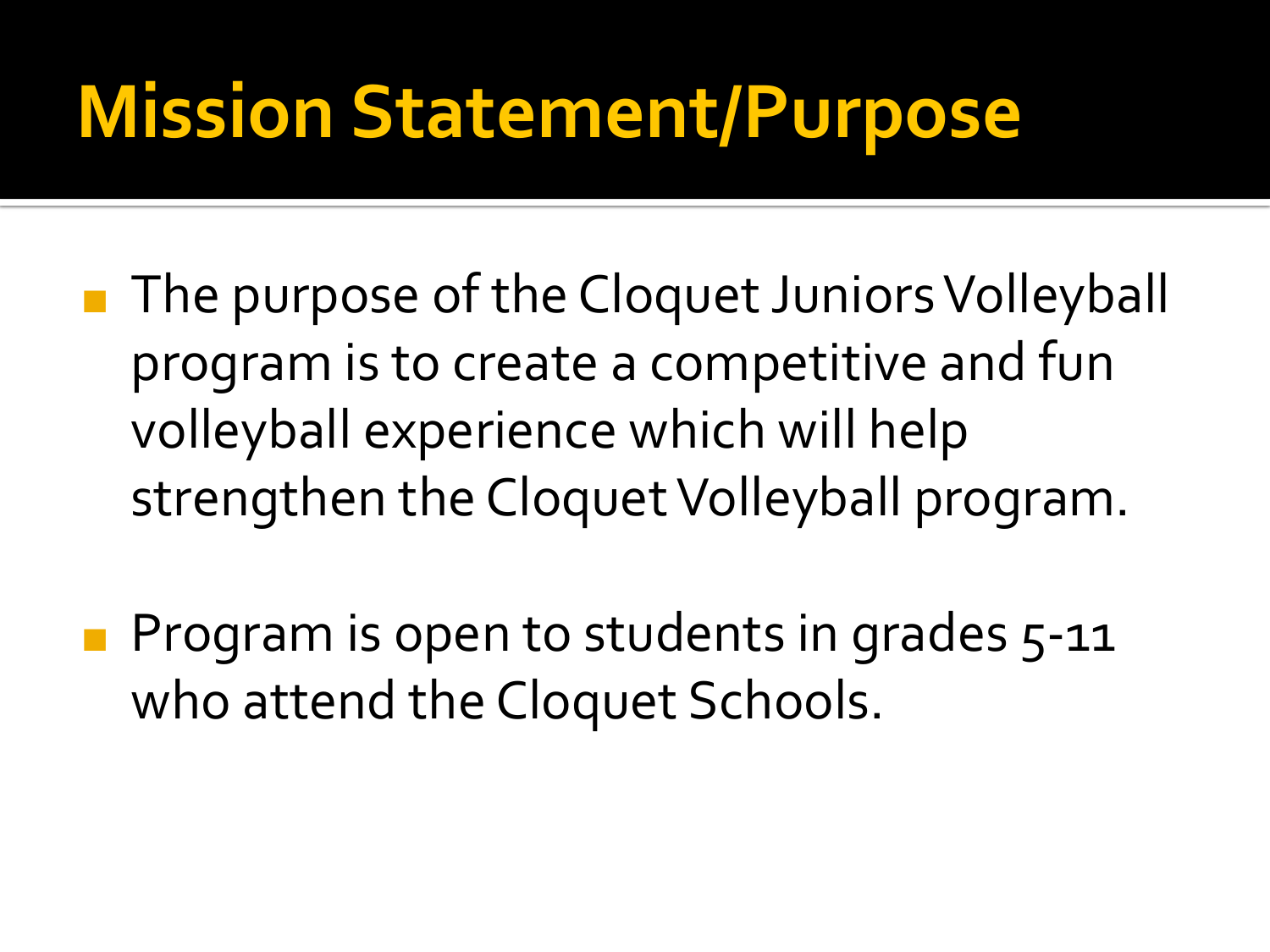# **What is JO's/club volleyball?**

- ◼ Junior Olympic volleyball/club volleyball
- Offseason opportunity to learn and improve volleyball skills through hours of additional practice and competition.
- Governed by USA Volleyball and North Country Region
- Teams divided by age divisions 12's, 14's, 16's, 18's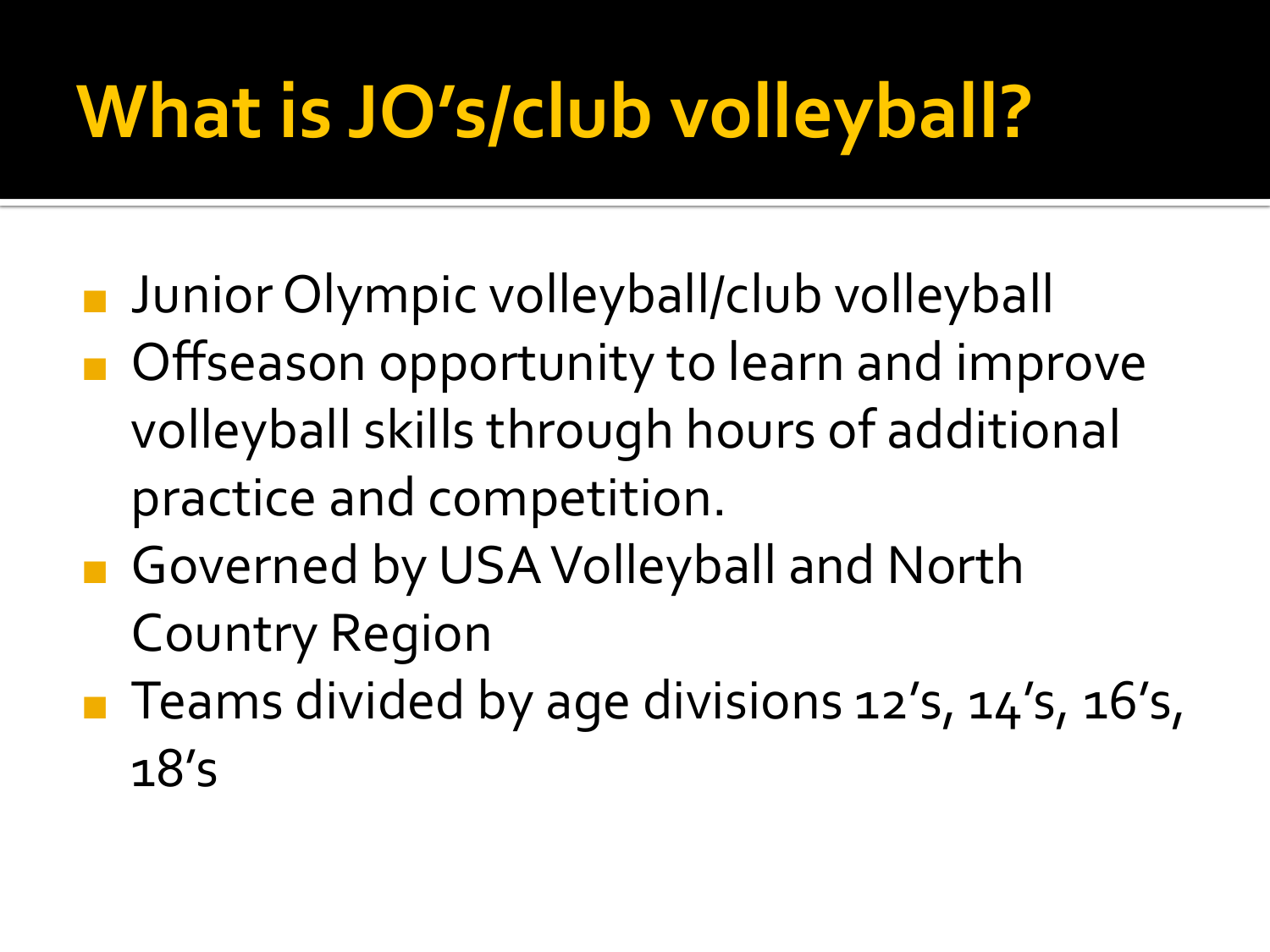## **Age Divisions**

- $\blacksquare$  11's 5<sup>th</sup> Grade
- $\blacksquare$  12's 6<sup>th</sup> grade
- $\blacksquare$  13's 7<sup>th</sup> grade
- $\blacksquare$  14's 8<sup>th</sup> grade
- $\blacksquare$  15's 9<sup>th</sup> grade
- $\blacksquare$  16's 10<sup>th</sup> grade
- $\blacksquare$  17's 11<sup>th</sup> grade
- $\blacksquare$  18's  $-$  12<sup>th</sup> grade
- Most tournaments and playdays are in even age groups only (ex. 13's play in the 14's division)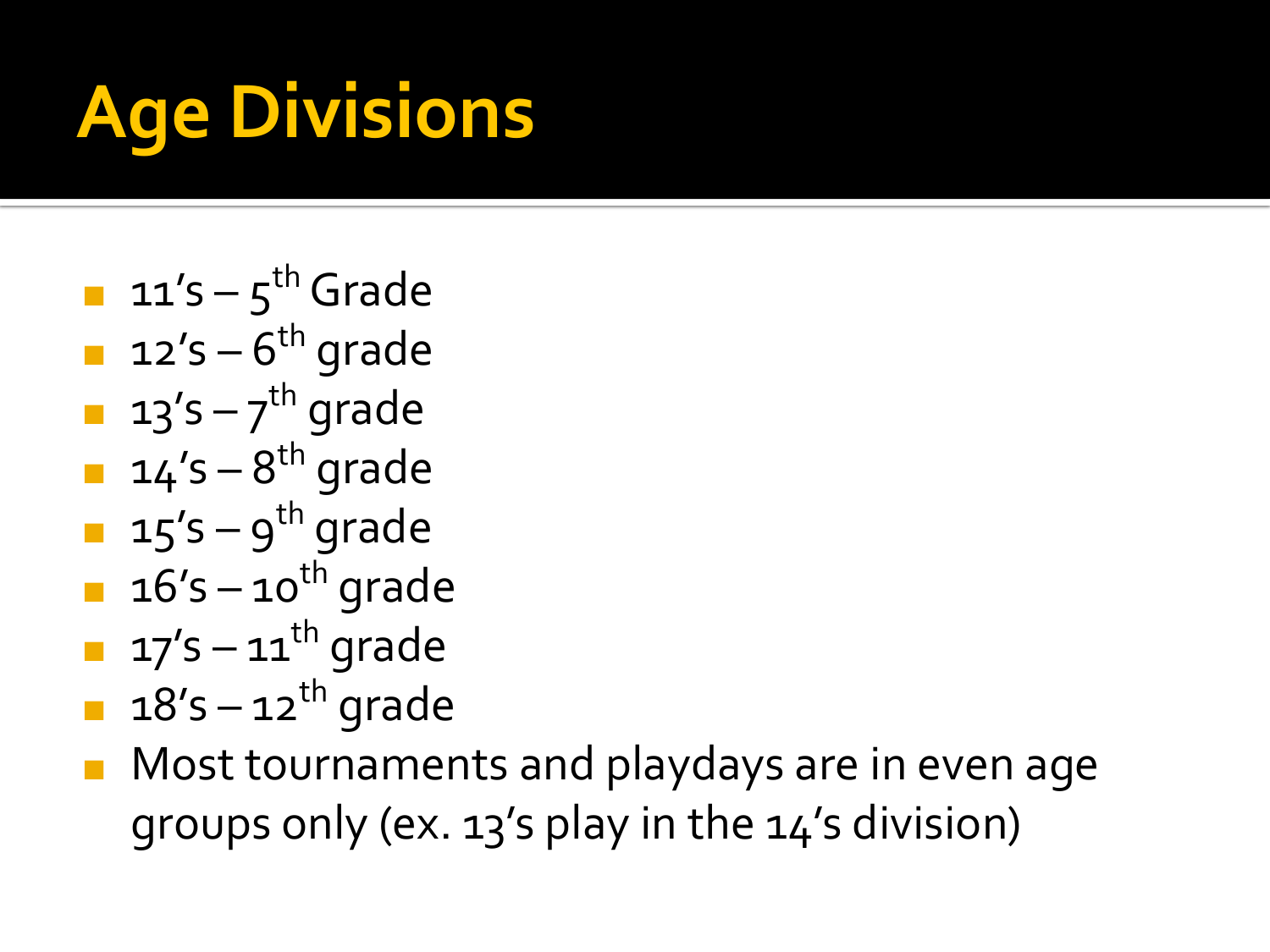## **Timeline**

- Season starts early/mid February and ends in early May
- Practice 1-2 nights/week
- $12s 6$  weekend events
- 13S-17S 6 weekend events

Tryouts: Saturday, November 20th Cloquet High School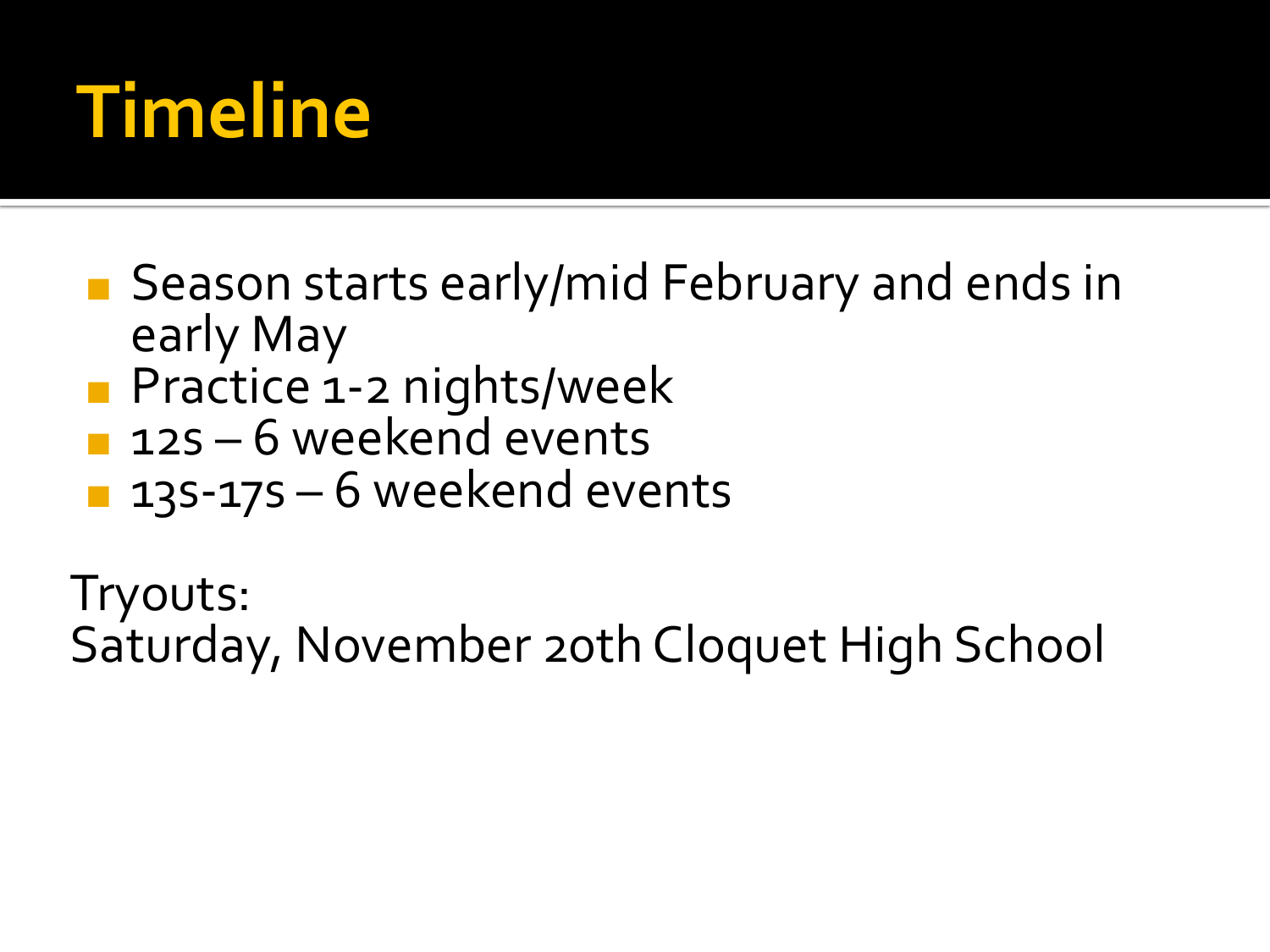

- 1-2 Nights/week in Cloquet
- $\blacksquare$  1  $\frac{1}{2}$  2 hours
- Usually after winter/spring sport practice
- Dates TBD
- Variability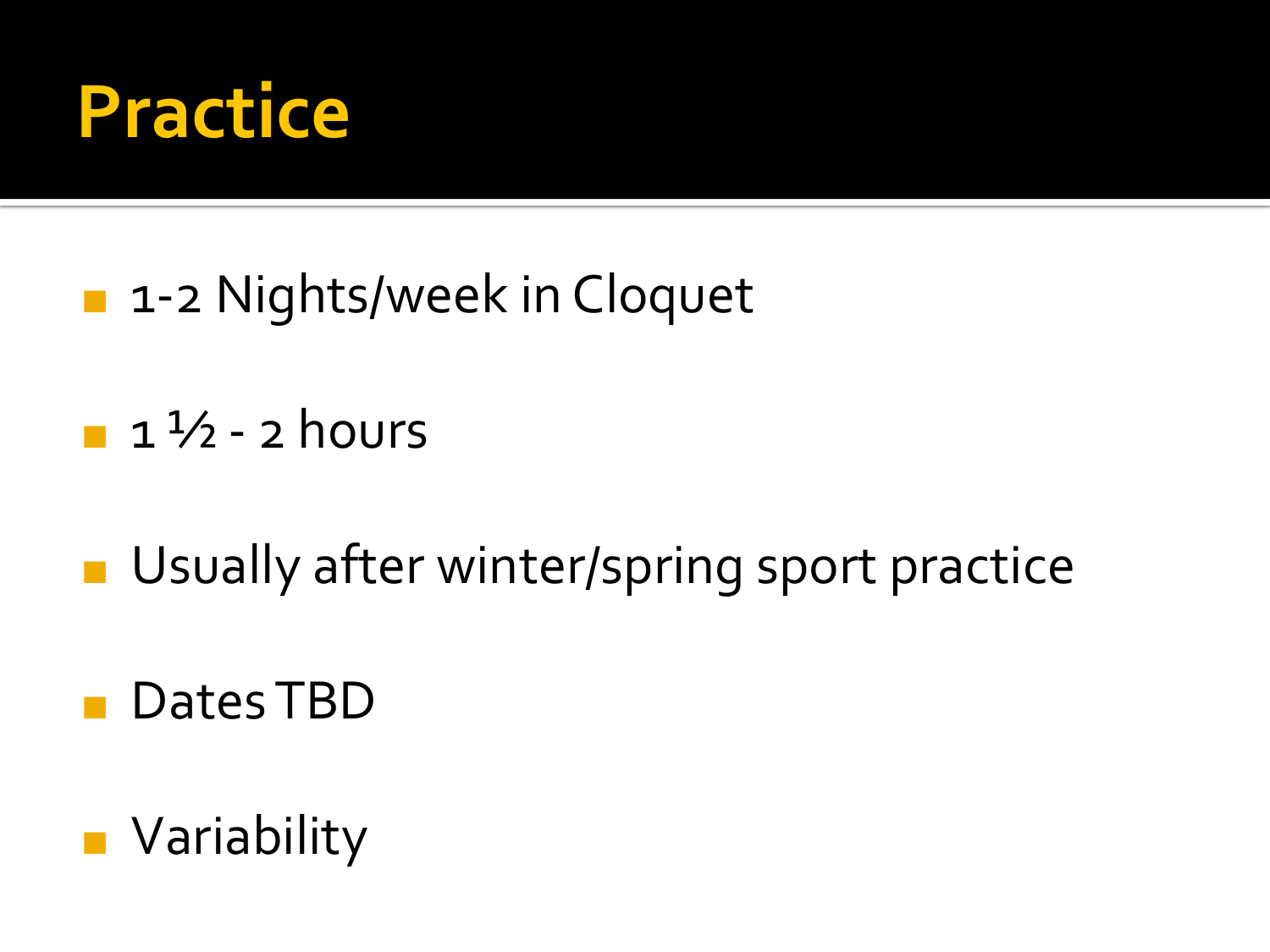## **Playdays/Tournaments**

- 6 Local Events
- 12s mostly playdays
- 135-175 mostly tournaments
- What is a "Play Day?"
- When and where does my team play?
- Saturday  $-$  12s, 13s, 14s tournaments
- $Sunday 15s, 16s, 17s$  tournaments and all play days
- When do I get the schedule for the tournament?
- www.cloquetjuniorsvolleyball.com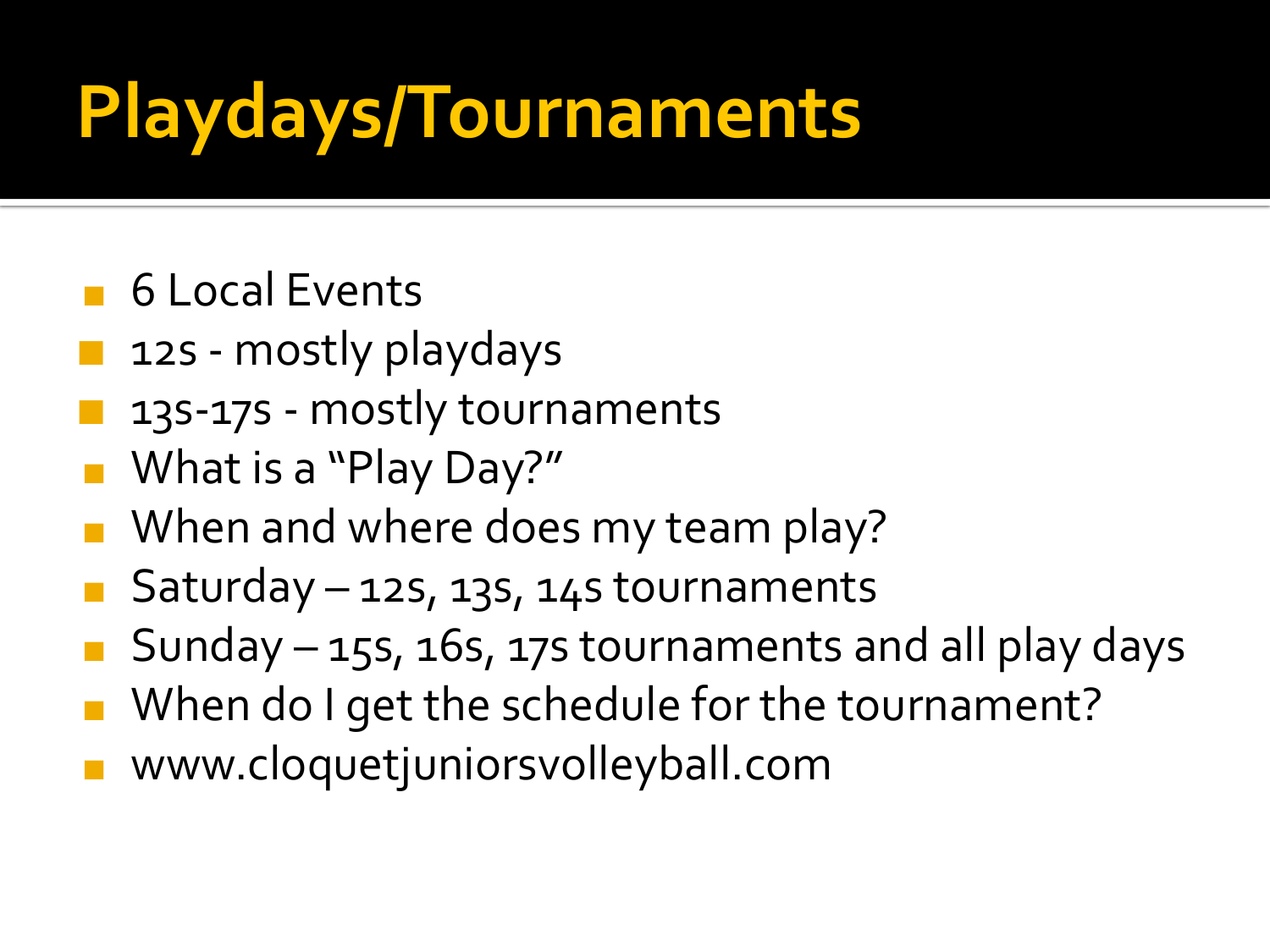### **2021-2022 12s Sample Schedule**

- March 6 Arrowhead Playday Duluth/Iron Range
- March 13 Arrowhead Playday Duluth/Iron Range
- March 20 Arrowhead Playday Duluth/Iron Range
- April 2 Queen of the Court Tournament -Hermantown/South Ridge
- April 9- Duluth Cup Tournament
- April 30 Head of the Lakes Tournament -Duluth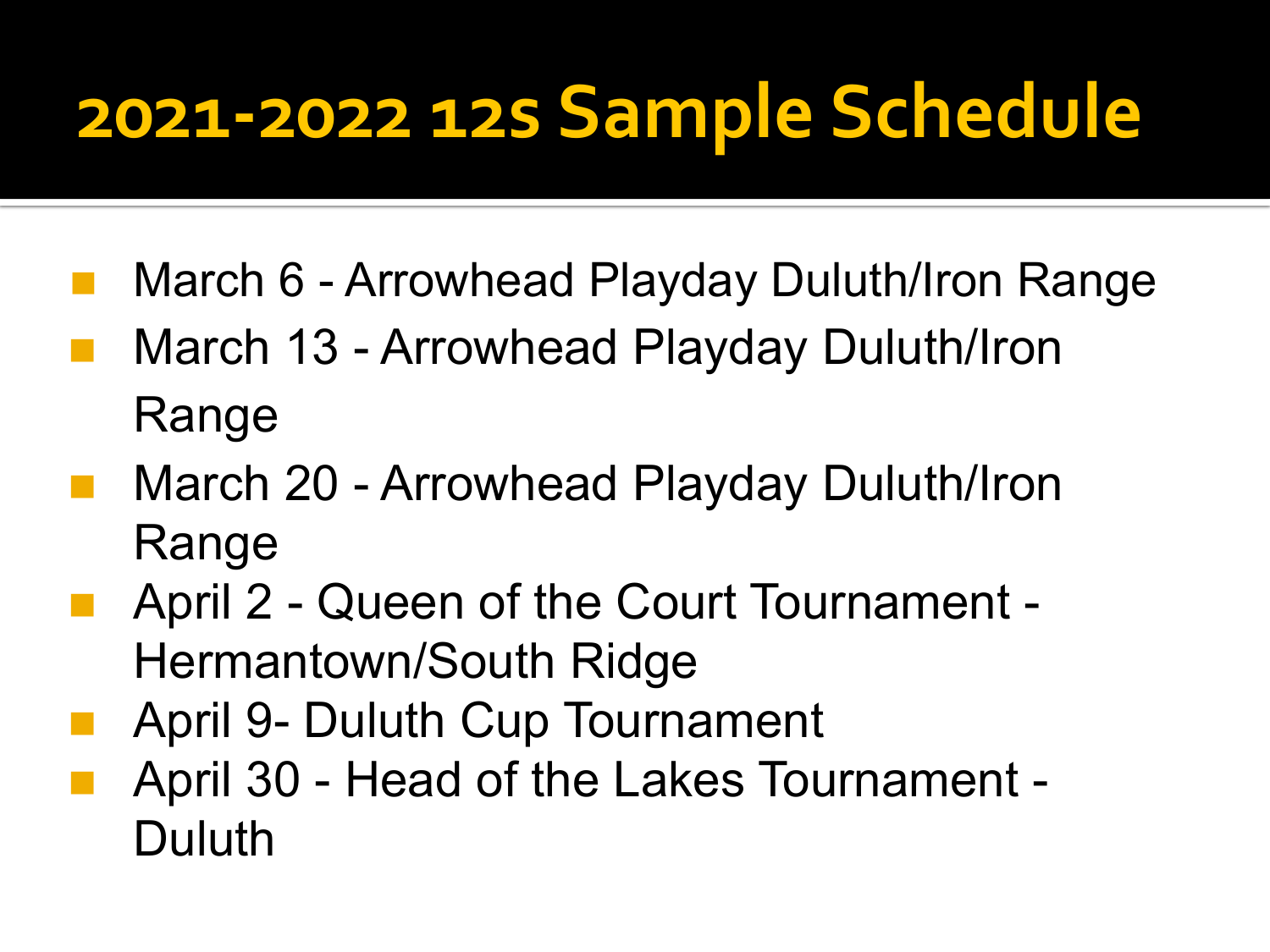#### **2021-2022 13s-14s Sample Schedule**

- ◼ February 26 Snownami Tournament Duluth
- March 6 Arrowhead Playday Duluth/Iron Range
- March 13 Arrowhead Playday Duluth/Iron Range
- April 2 Queen of the Court Tournament Hermantown/South Ridge
- April 9 Duluth Cup Tournament
- April 30 Head of the Lakes Tournament Duluth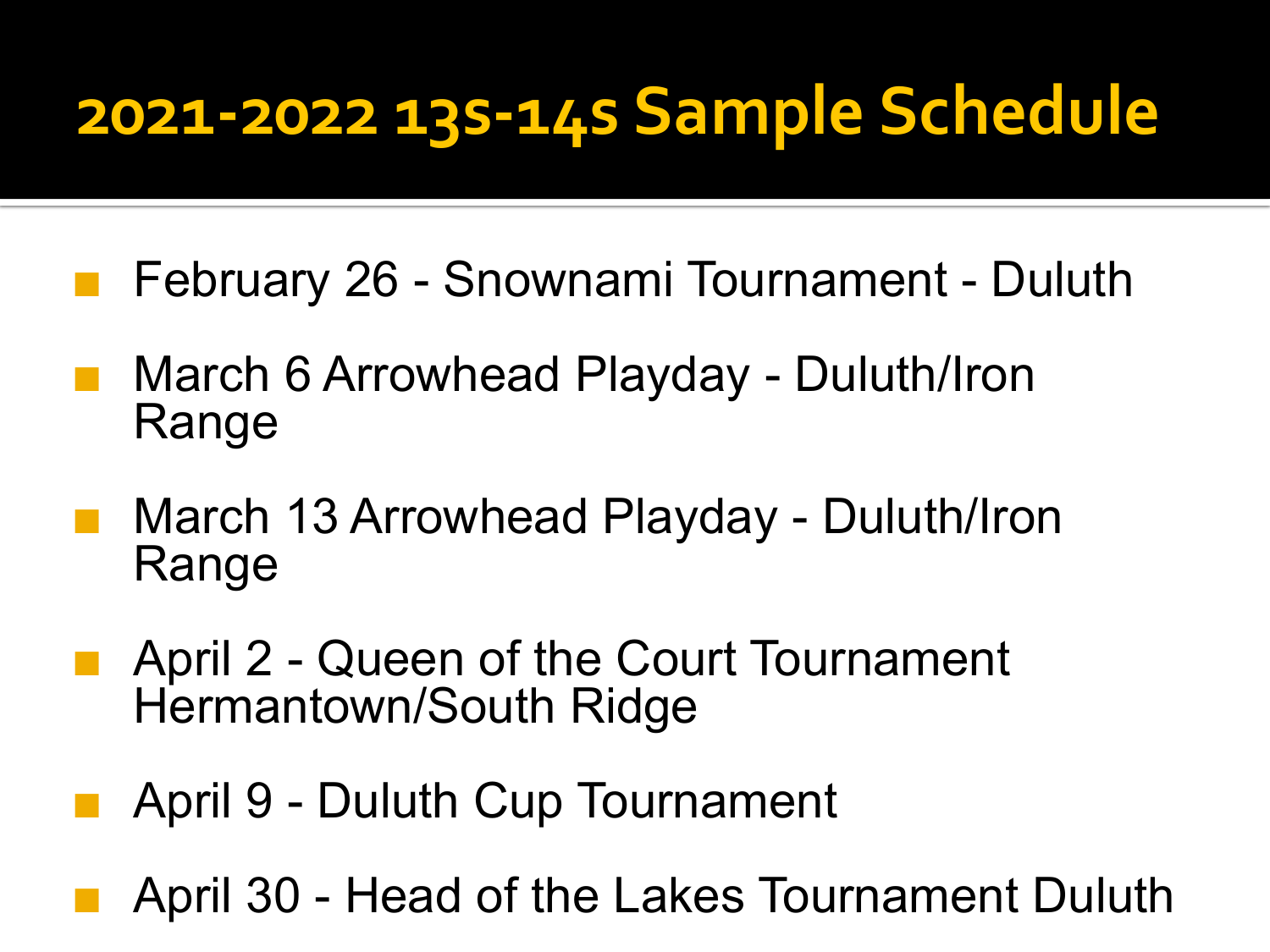#### **2021-2022 15s-17s Sample Schedule**

- ◼ February 27 Snownami Tournament Duluth
- March 6 Arrowhead Playday
- March 13 Spring Classic Tournament
- March 27 Showcase Tournament Duluth
- April 3 Queen of the Court Tournament Hermantown/South Ridge
- April 10 Duluth Cup
- May 1 Head of the Lakes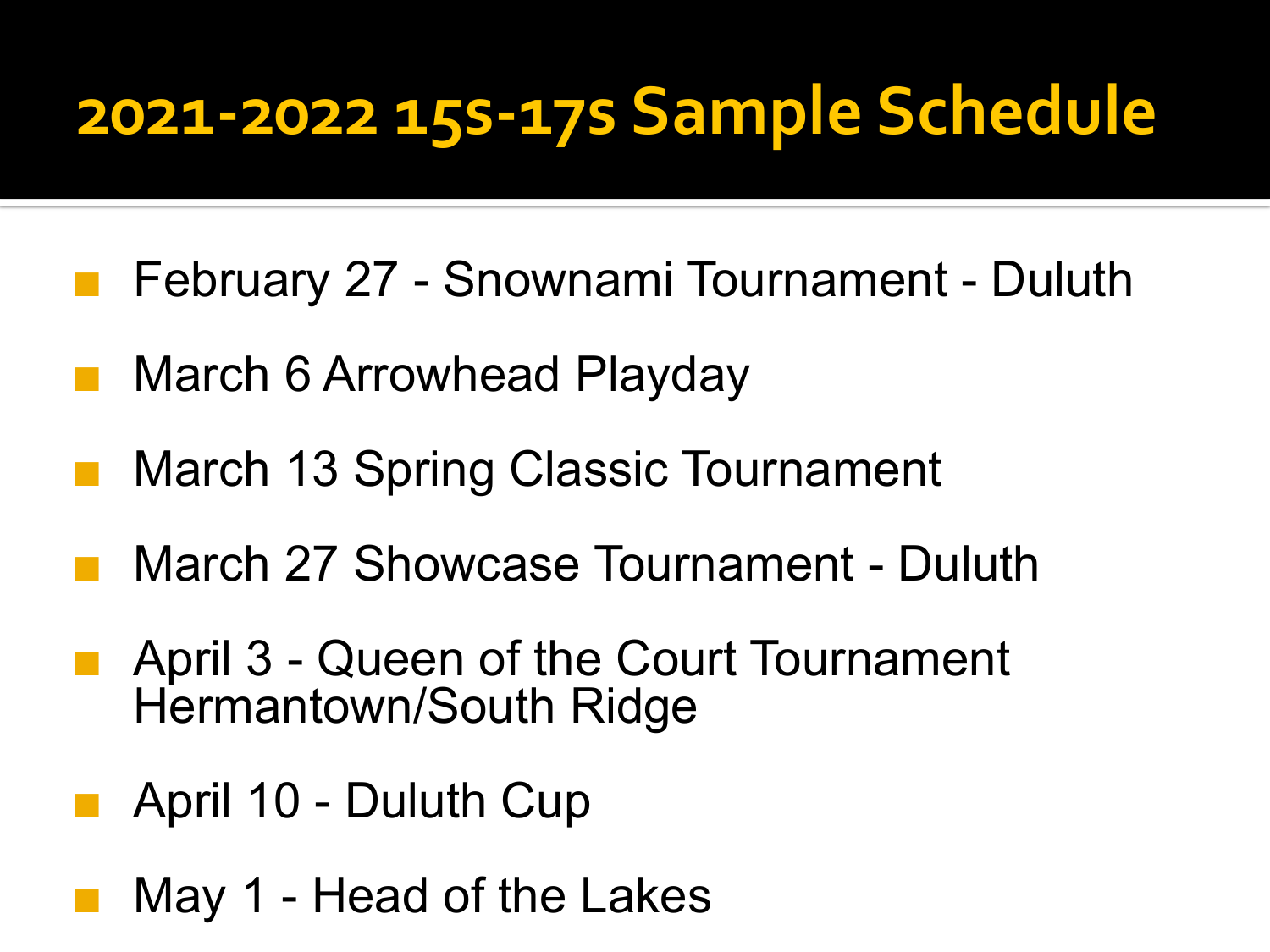# **Tryouts 5th-11th Grade**

Saturday, November 20th Cloquet High School Door #10 off 18<sup>th</sup> Street, North Parking Lot\*

- $\blacksquare$  Grades  $5 6$ Registration: 8:30-9:00 am Tryouts: 9:00-10:30 am
- Grades 7-8 Registration: 10:00-10:30 am Tryouts: 10:30 am-12:00 pm
- Grades 9-11 Registration 1:00-1:30 pm ¡ Tryouts 1:30-3:30 pm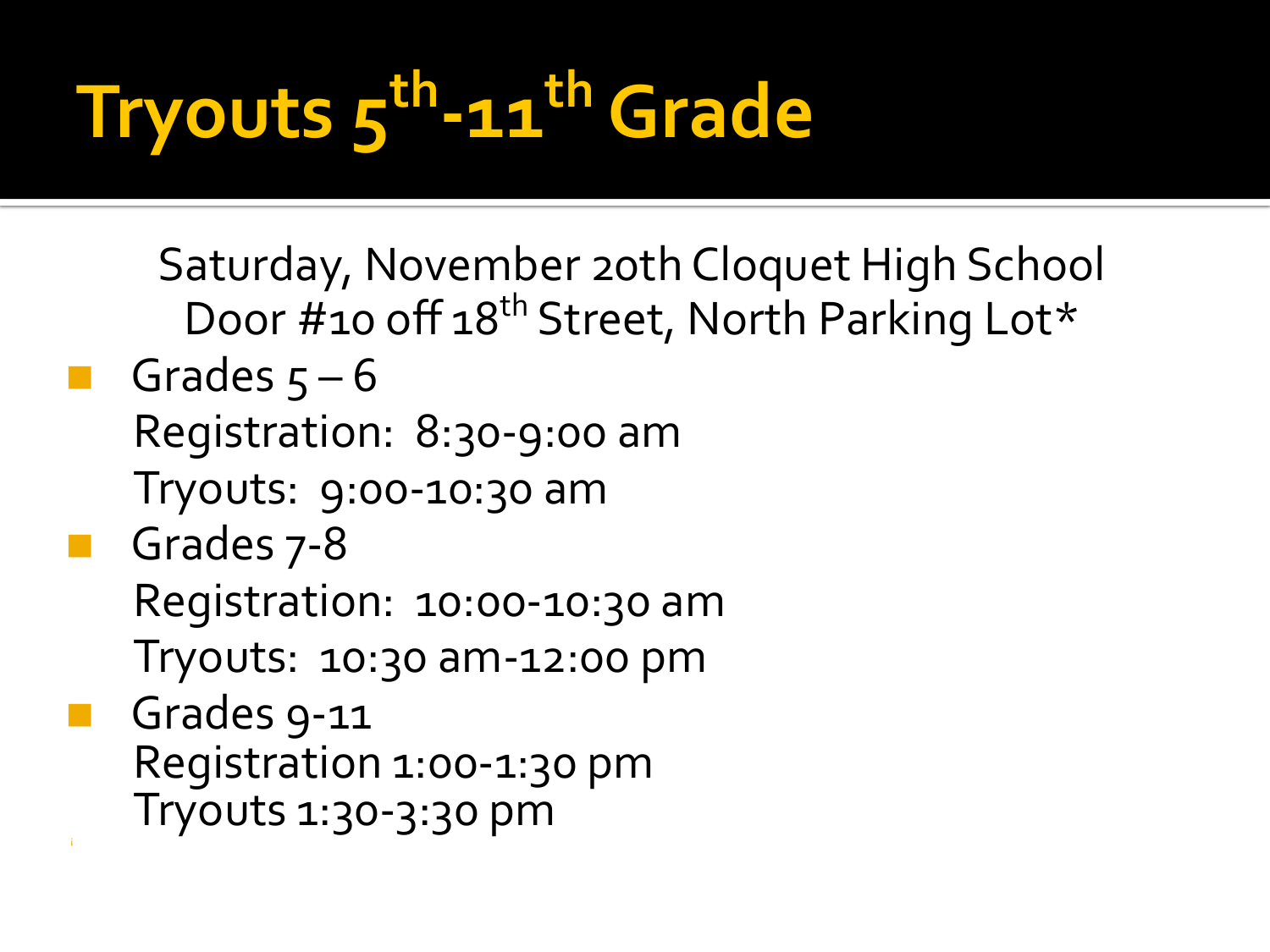## **Tryouts Continued**

Tryouts are closed, no spectators allowed

- No requests for team, coaches, etc. are allowed
- Masks will be REQUIRED for everyone entering the building
	- ◼ \*All registration paperwork must be completed and down payment paid before players allowed to tryout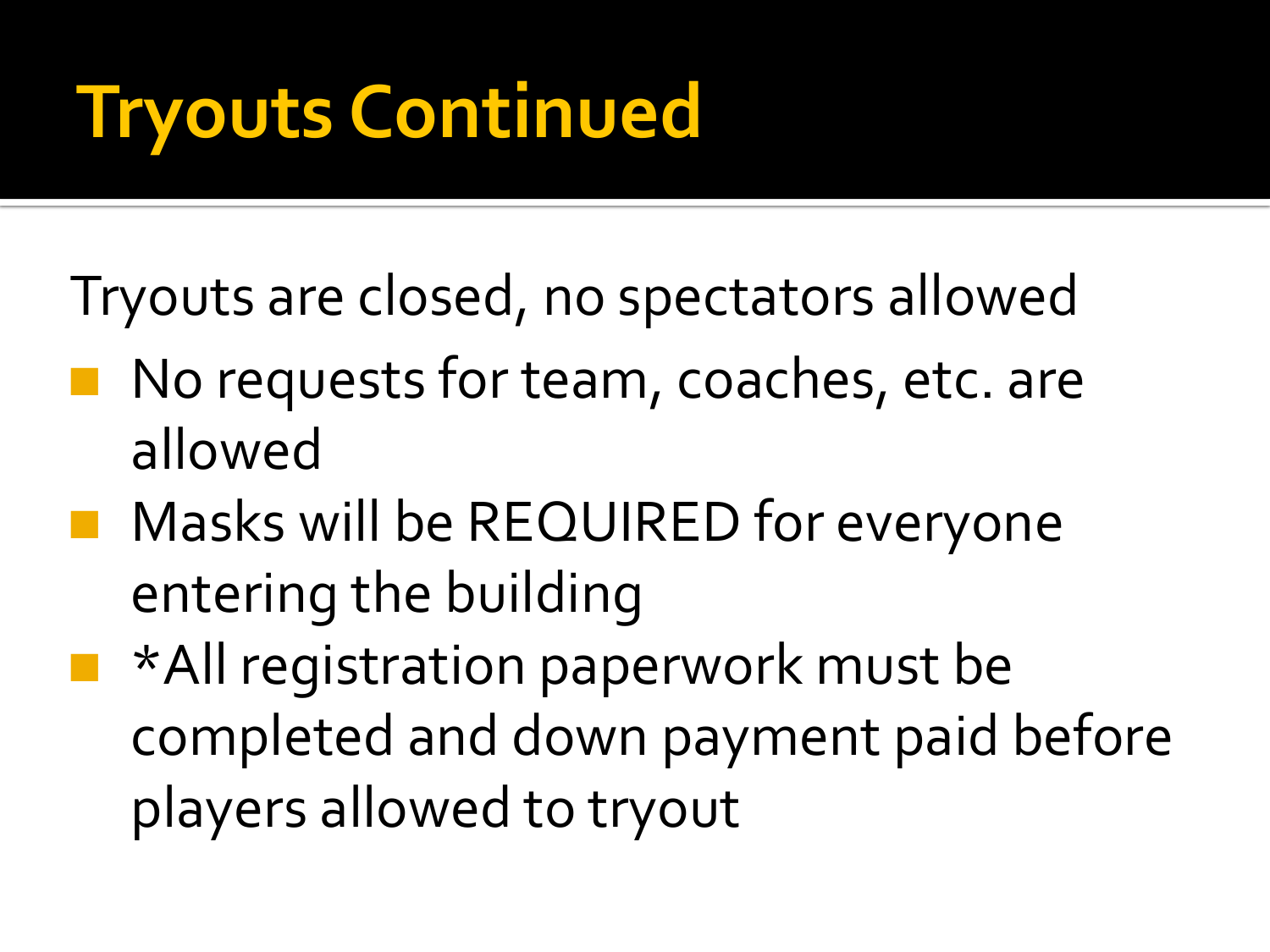### **Team Selections**

#### **Criteria:**

- ◼ Age
- Number of players (9-10 per team)
- Talent
- Positional needs
- Can play in an older age group, but not a younger one
- Number of teams dependent on how many players
- Teams selections will be posted on website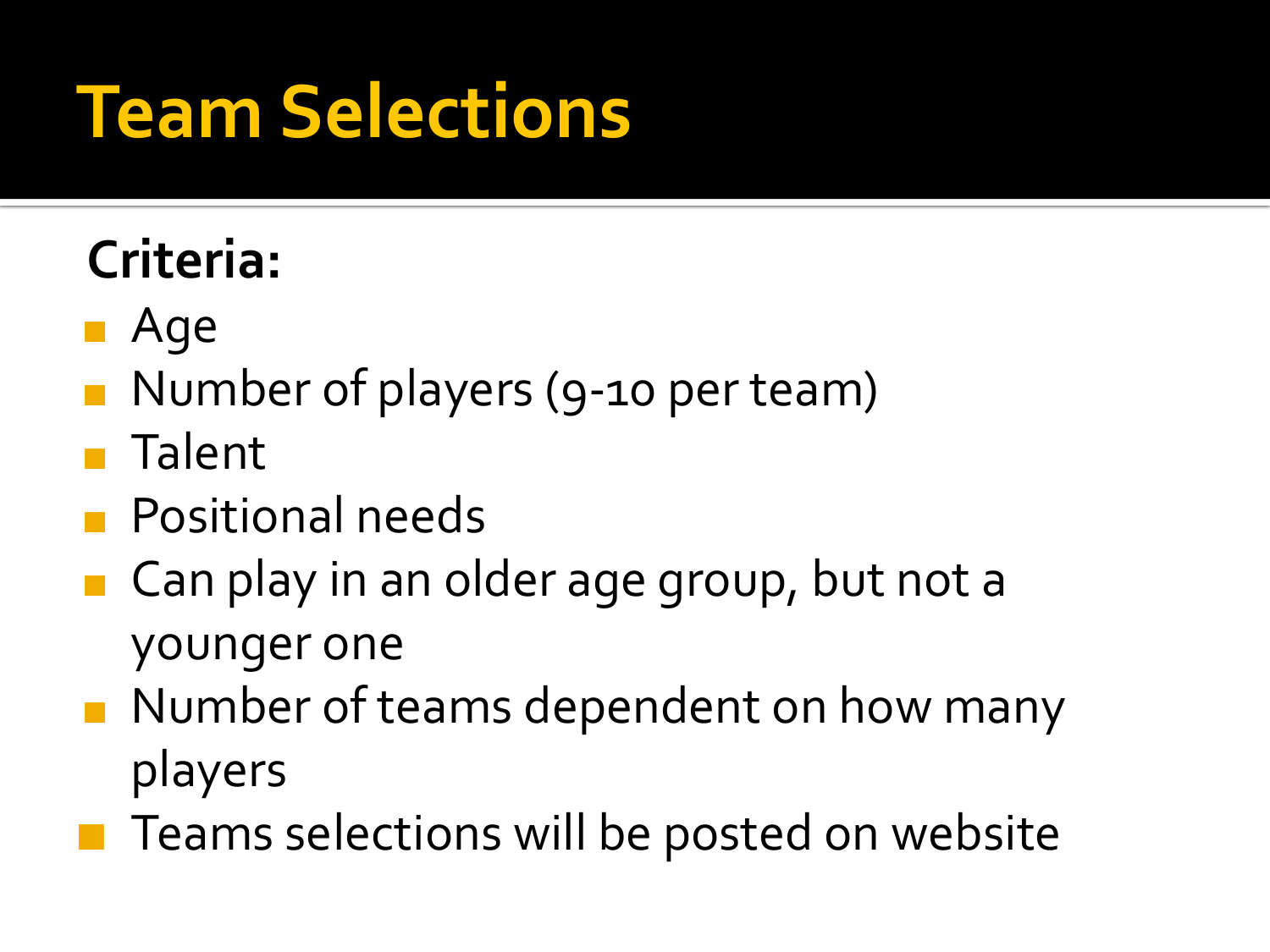### **Cost**

- **12s Teams -- \$250**
- 13-17s Teams -- \$350
- Includes: NCR team fees, coach registration and background check, practices, team registration fees for 6 local events, equipment, jersey, First Aid kits, coaches stipend, warmup shirt
- \*Fee is only refundable if an athlete is not placed on a team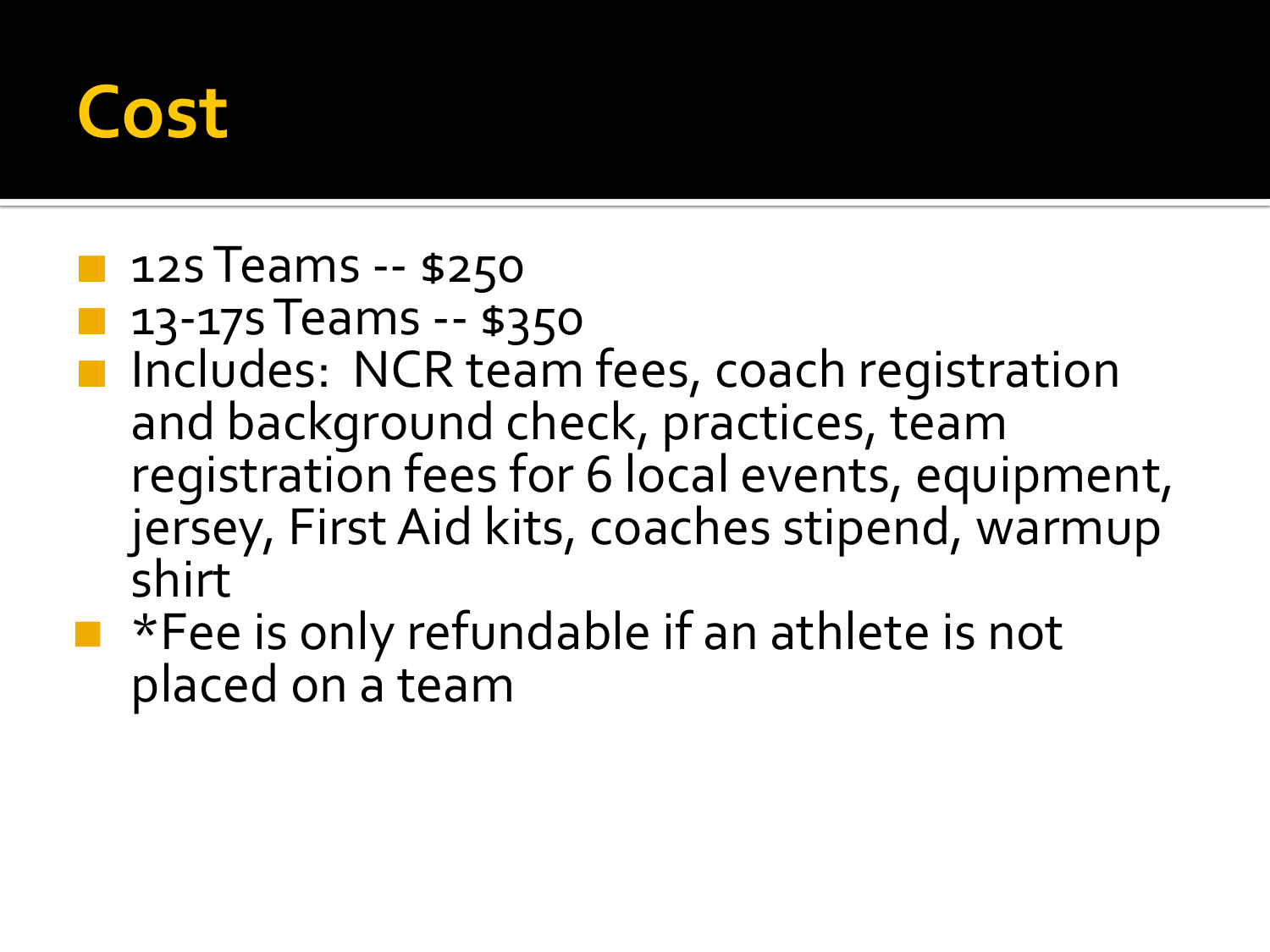## **Online Registration**

- Online registration again this year through SportsEngine; required to be on a roster
- \$50 (plus transaction fee) USAV/NCR membership fee
- Information on how to register and pay this fee will be emailed to those players selected to a team. Make sure your email is current.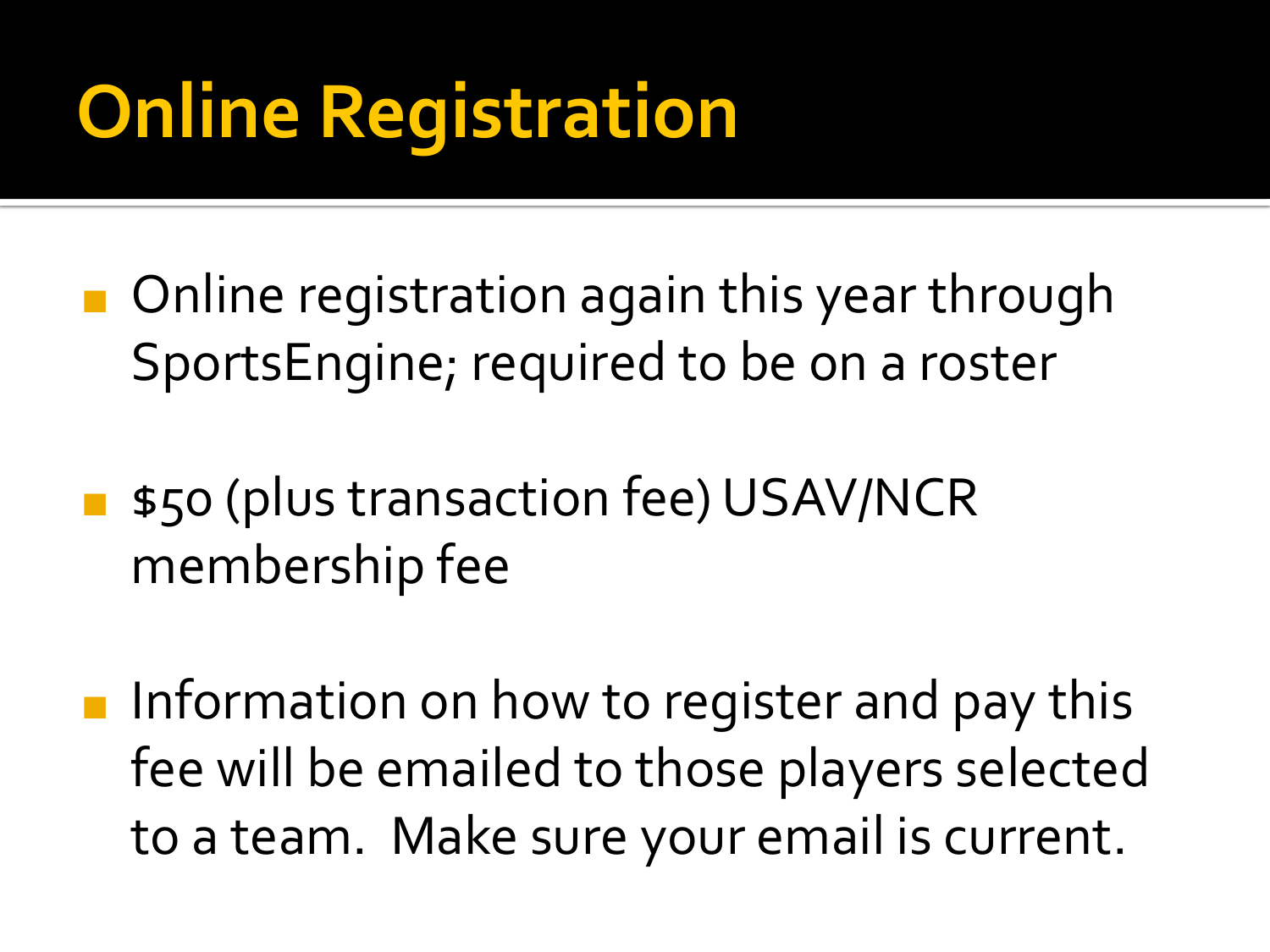

- $\blacksquare$  Transportation You are responsible for transportation to and from all events and practices
- Weather cancellations If Cloquet Public Schools are cancelled or released early due to weather, practice is cancelled for the evening
- Check the CJV website for updates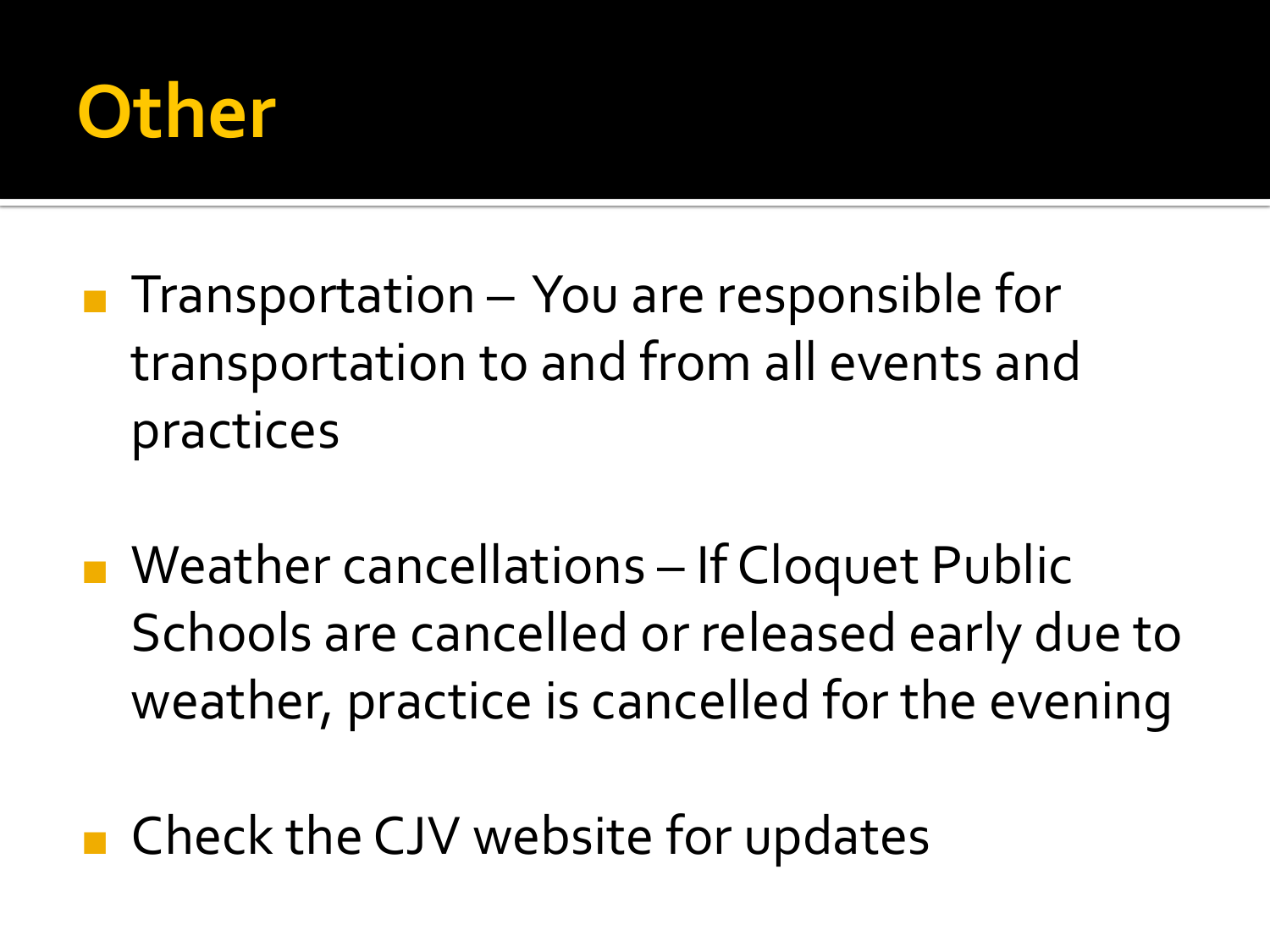## **Officiating**

- Officiating clinic Players and Coaches are responsible for officiating (reffing, line judging, scoring) some of the matches when their team is not playing
- Training is provided online and all modules must be completed before 1<sup>st</sup> tournament
	- Information to follow after team selections
- In person option January 8th, Barnum High School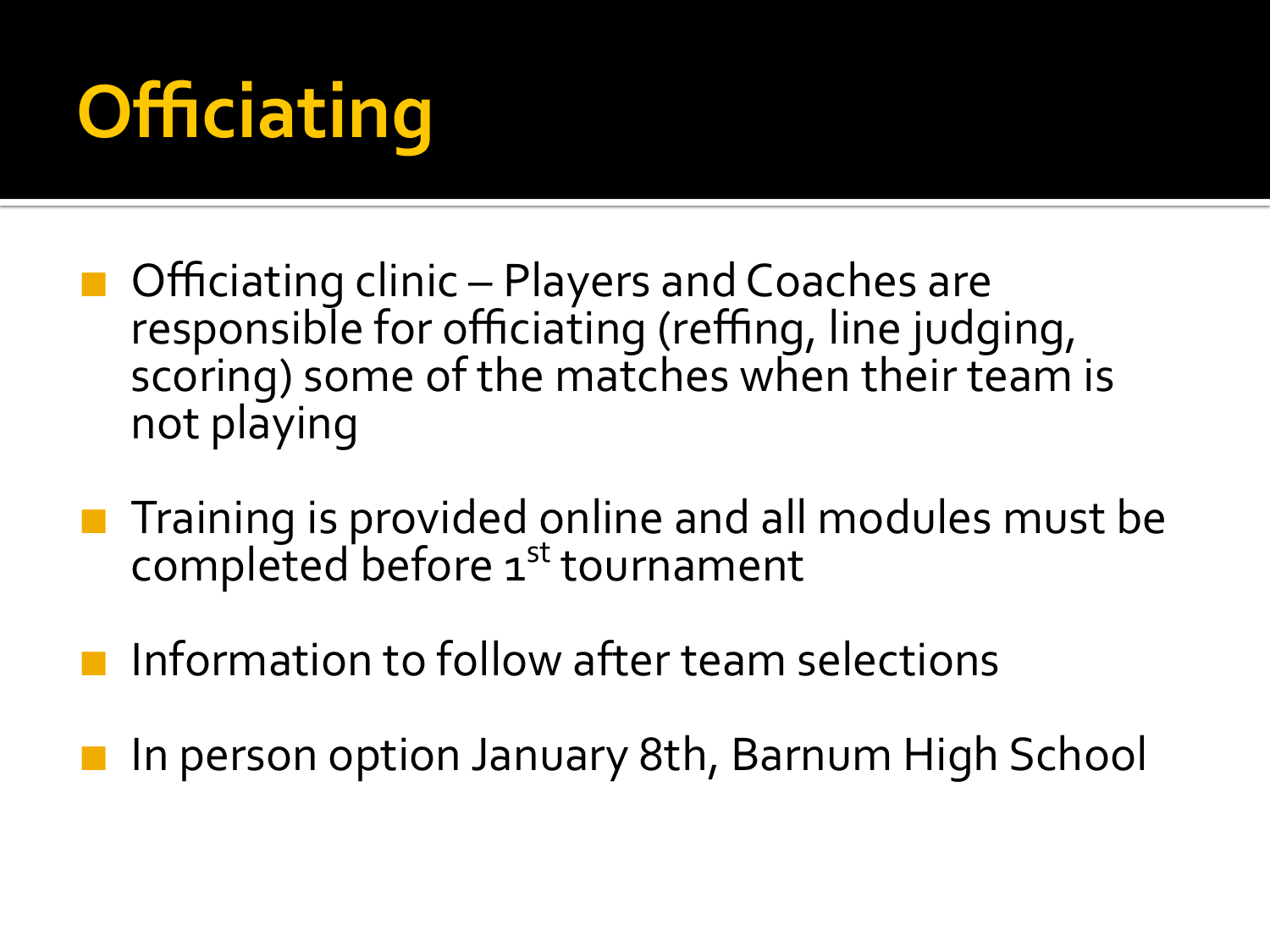#### **What Next?**

- ◼ Paperwork and down payment due at registration/tryouts
- Down payment  $(12's = $125, 13-17s = $175)$
- No cash!
- Checks only payable to Cloquet Juniors Volleyball (CJV)
- Online registration due upon selection to team
- Remainder of fee due 1st week of practice
- ◼ Cutoff date is November 20th

[www.cloquetjuniorsvolleyball.com](http://www.cloquetjuniorsvolleyball.com/)